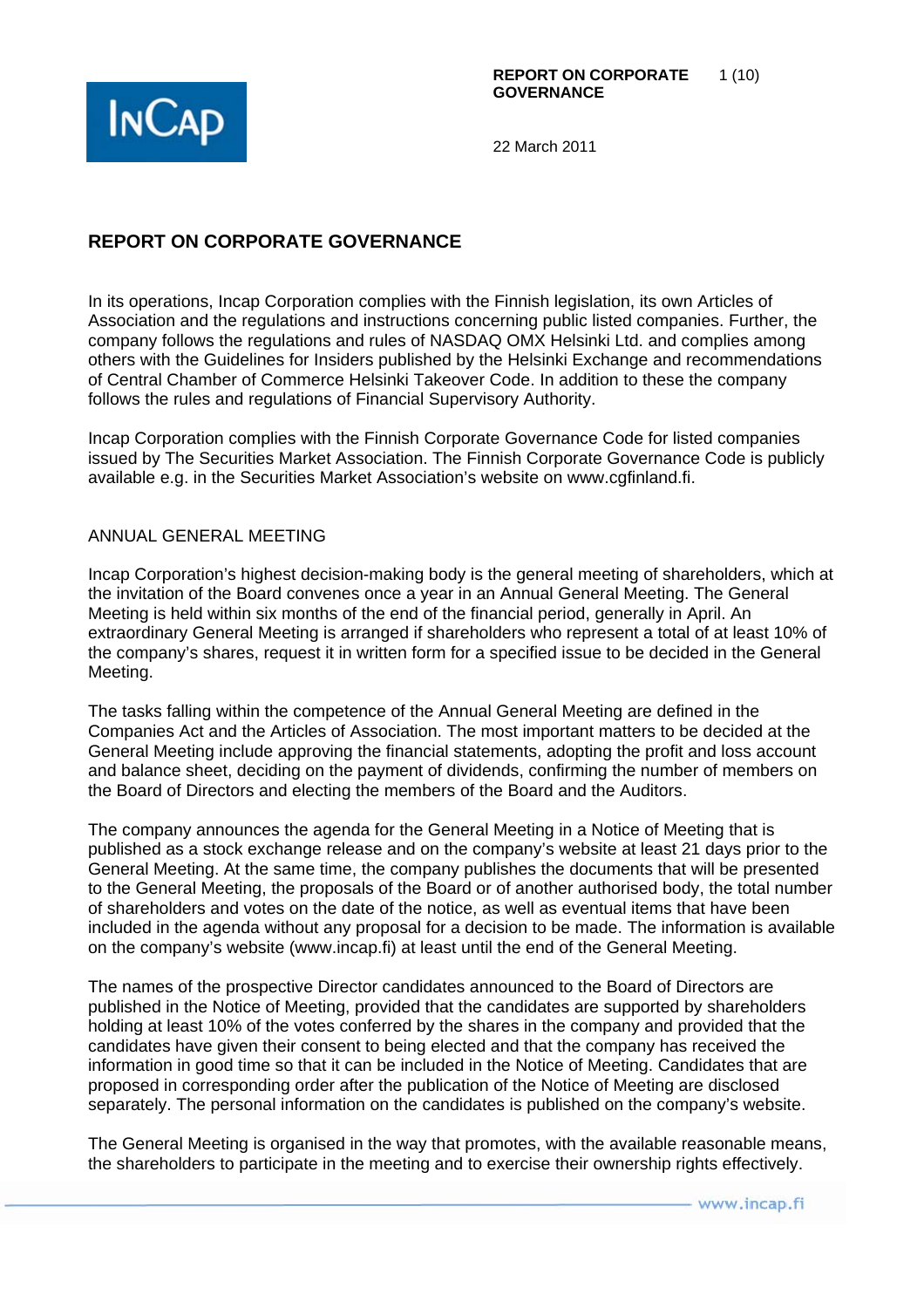

Present at the General Meeting are the President and CEO, the Chairman of the Board of Directors and, if possible, all the members of the Board of Directors. Persons proposed to the Board for the first time participate in the General Meeting that decides on their election, unless there are well-founded reasons for the absence. Also the Auditor is present at the Annual General Meeting.

The minutes of the General Meeting with results of the voting as well as the appendices to the minutes relating to the decisions of the General Meeting shall be published on the company's website within two weeks after the General Meeting.

Incap Corporation's Articles of Association do not contain redemption clauses and the company is not aware of shareholder agreements or agreements restricting the transfer of the company's shares.

> *In 2010, the Annual General Meeting was held on 13 April in Helsinki. A total of 17 shareholders participated, representing a total of 60.1 per cent of the company's shares and voting rights.*

# BOARD OF DIRECTORS

The administration of Incap Corporation and the due arrangement of its operations are attended to by the Board of Directors. The Annual General Meeting determines the number of members on the Board of Directors and elects the Directors. Under the Articles of Association, the Board of Directors shall have from four to seven ordinary members. The term of office for members of the Board of Directors is one year and it commences from the date of the Annual General Meeting at which they are elected and ends at the close of the next Annual General Meeting. Directors can be re-elected.

The Annual General Meeting elects the members of the Board. When the number of Directors and the composition of the Board are decided, the needs of the company's operations and the present development stage of the company shall be taken into consideration with the target to ensure an efficient management of the Board's tasks. Persons to be elected to the Board shall have the qualifications required by the duties and the possibility to devote a sufficient amount of time to the work. Both genders are represented on the Board.

When electing Board members, it is taken into consideration that the majority of the Directors must be independent of the company. In addition, at least two of the Directors representing this majority must be independent of significant shareholders in the company. The Board is evaluating the independence of the members and informs who are independent of the company and who are independent of significant shareholders. For the evaluation of a member's qualifications and independence, a member shall give to the Board adequate information and inform also on the eventual changes in the information.

New members of the Board of Directors are introduced to the company's affairs. The President and CEO is responsible for ensuring that Directors are provided at all times with sufficient information on the company's operations.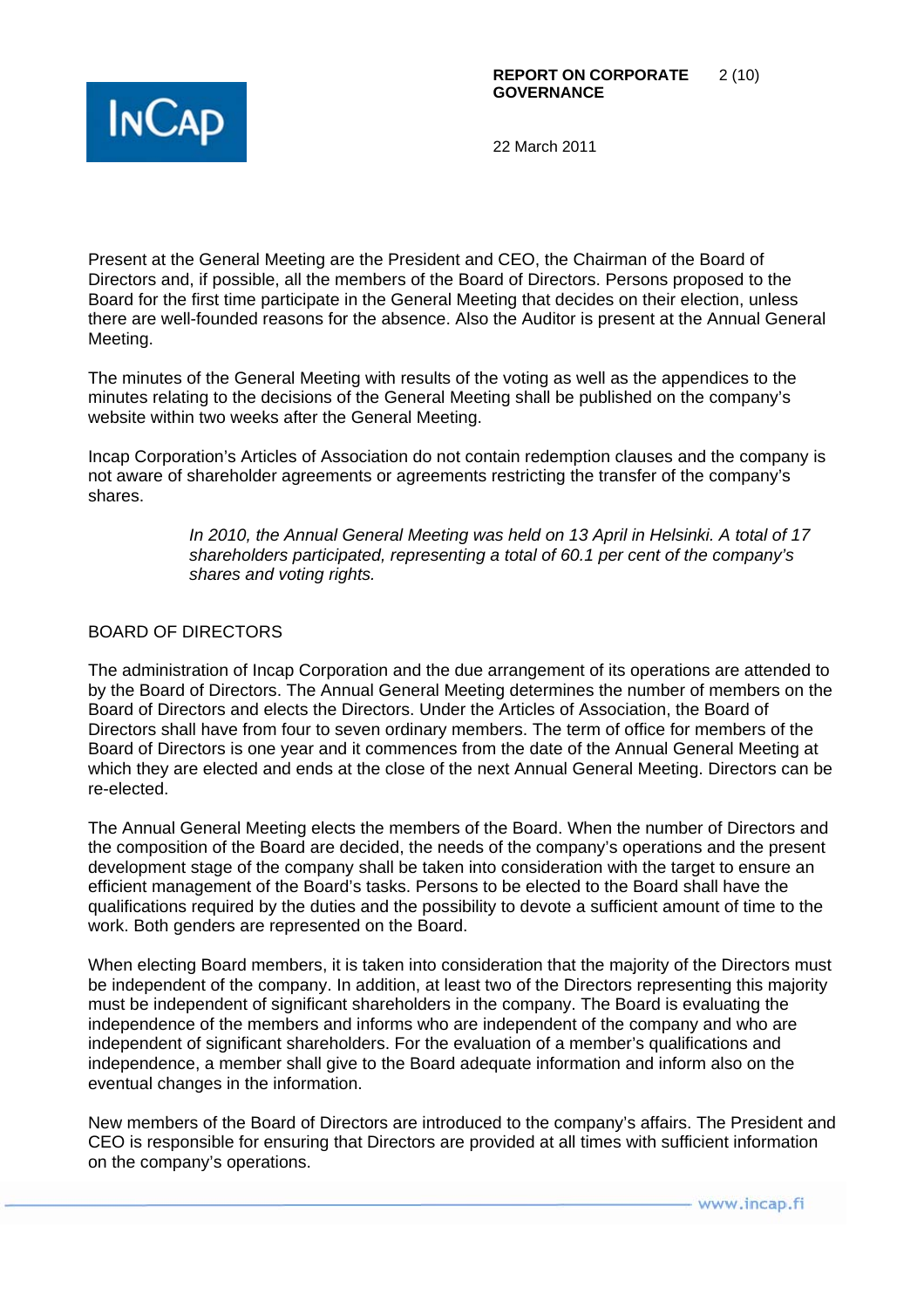

Incap Corporation's Board of Directors steers and supervises the company's operational management. The most important tasks of the Board of Directors are to:

- decide on the Group's strategic objectives
- decide on the Group structure and organisation
- review and approve interim reports, the consolidated financial statements and the Report of the Board of Directors
- approve the Group's operating plan, budget and investment plan
- decide on mergers and acquisitions, divestments and other corporate restructuring
- decide on individual investments of strategic and financial importance and contingent liabilities according to the approval guidelines of the company
- approve the Group's financing agreements and contractual risks that are above average
- approve the Group's risk management and reporting procedures
- approve the Group's financing policy
- approve the framework of the Management Team's terms of employment and pay
- decide on the Group's performance bonus system
- appoint the President and CEO and decide on his or her compensation
- ensure that the company's management system is functional.

The Board of Directors ensures that the company has specified guidelines for internal control and that the company is monitoring the proper functioning of the control. Further, the Board of Directors ensures that the company has specified the values and ethical principles that the company shall comply with in its operations.

The Board of Directors has drawn up written rules of procedure for its work, describing the major tasks, operating principles and decision-making procedures of the Board of Directors. The Board of Directors meets as required and it has a quorum when more than half of the members are present. The decisions are made by the statutory majority and in case the votes are even, the Chairman of the Board has the decisive vote. The Board will elect the Chairman among its members.

The Board of Directors draws up an action plan and annual calendar for the period between General Meetings. The plan includes among others the meeting schedule and the regular topics of the agenda. The number of the meetings during financial year as well as the average attendance of Directors at the meetings is recorded in the Report of the Board of Directors.

The Board conducts an annual evaluation of its performance and working methods using an internal self-assessment method that is described in the Board's rules of procedure. In addition to this the Board analyses in the beginning of their operational period, how the action plan for the previous year has succeeded and what kind of expectations the company's interest groups have in relation to operations of the Board.

The biographical details and holdings of the Directors and information on the remuneration paid to Directors and their other financial benefits for the financial year are published in the Annual Report and on the company's website.

The Incap Group does not have a Supervisory Board and the Board of Directors has not appointed committees.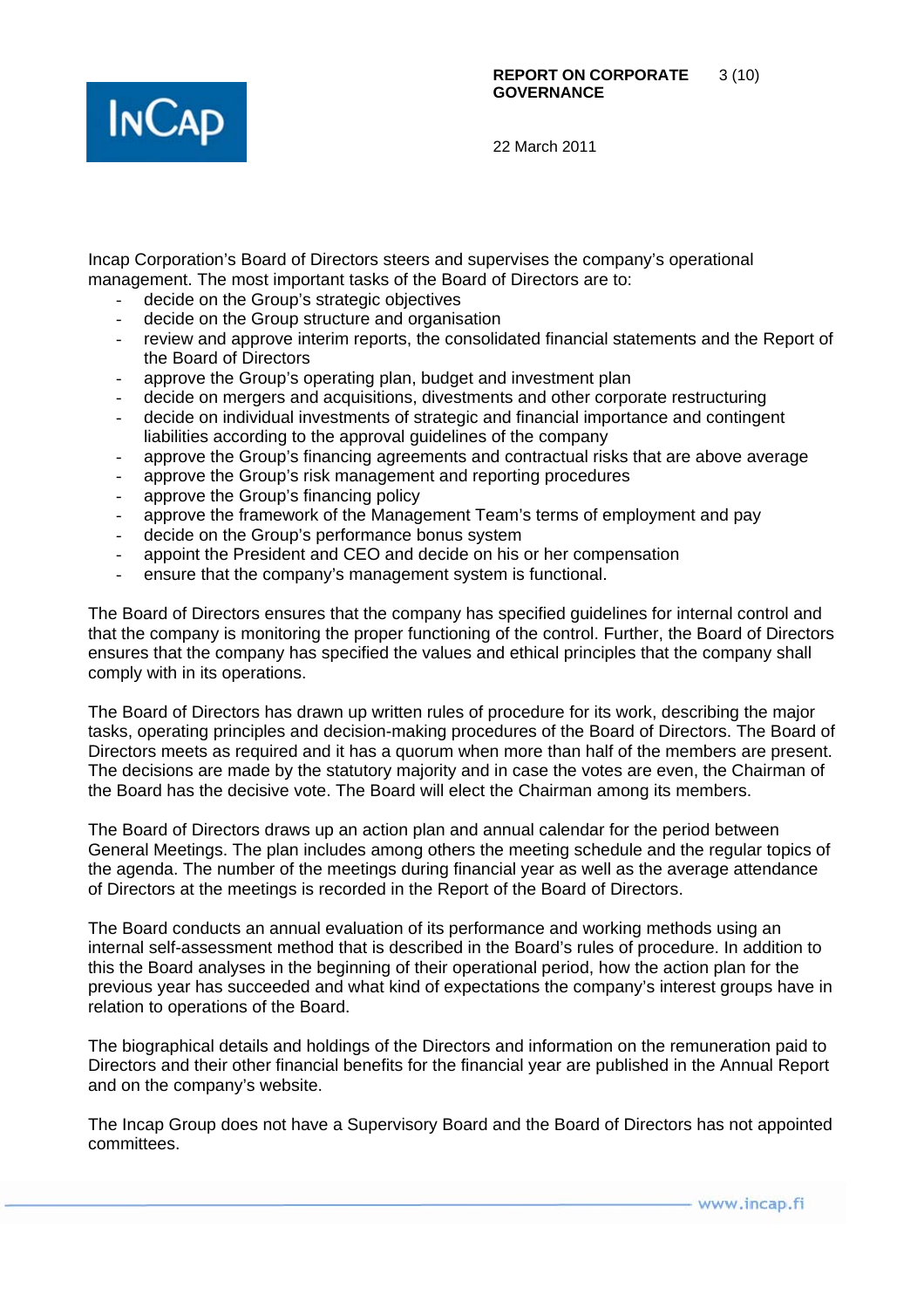

The Board of Directors shall take care of the duties of an audit committee in accordance with the written rules of procedure for its work. In this role, the Board of Directors among others

- monitors the efficiency of internal controlling, internal auditing and risk management
- monitors and controls the reporting process of financial statements and other financial information
- monitors the statutory audit of the financial statements
- evaluates the independence of the Auditor
- prepares the proposal for the election of the Auditor to the Annual General Meeting.

*The Annual General Meeting in 2010 resolved to elect five members to the Board of Directors. Kari Häyrinen, Kalevi Laurila, Lassi Noponen and Susanna Miekk-oja and a new member Raimo Helasmäki were elected to seats on the Board of Directors. At its organisation meeting, the Board of Directors elected from amongst its number Kalevi Laurila as Chairman and Susanna Miekk-oja as Vice Chairman of the Board.* 

*Kalevi Laurila B.Sc. (Eng.), Executive MBA, born 1947 Non-executive director* 

*Susanna Miekk-oja M.Sc., born 1950 A non-executive director, who is independent of the company and its major shareholders* 

*Raimo Helasmäki M.Sc. (Eng.), born 1963 A non-executive director, who is independent of the company and its major shareholders* 

*Kari Häyrinen M. Sc. (Eng.), MBA, born 1959 A non-executive director, who is independent of the company and its major shareholders* 

*Lassi Noponen LL.M., MBA, born 1963 A non-executive director, who is independent of the company and its major shareholders* 

*Senior Lawyer, Jari Pirinen has acted as the Secretary of the Board.* 

*The Board of Directors convened 20 times in 2010 and the average attendance was 93 per cent.* 

*The 2010 Annual General Meeting confirmed that the annual remuneration paid to the Chairman of the Board of Directors shall be EUR 48,000, the annual remuneration paid to the Vice-Chairman of the Board of Directors shall be 36,000 and the annual remuneration paid to Directors shall be EUR 24,000. A fee of EUR 200 is*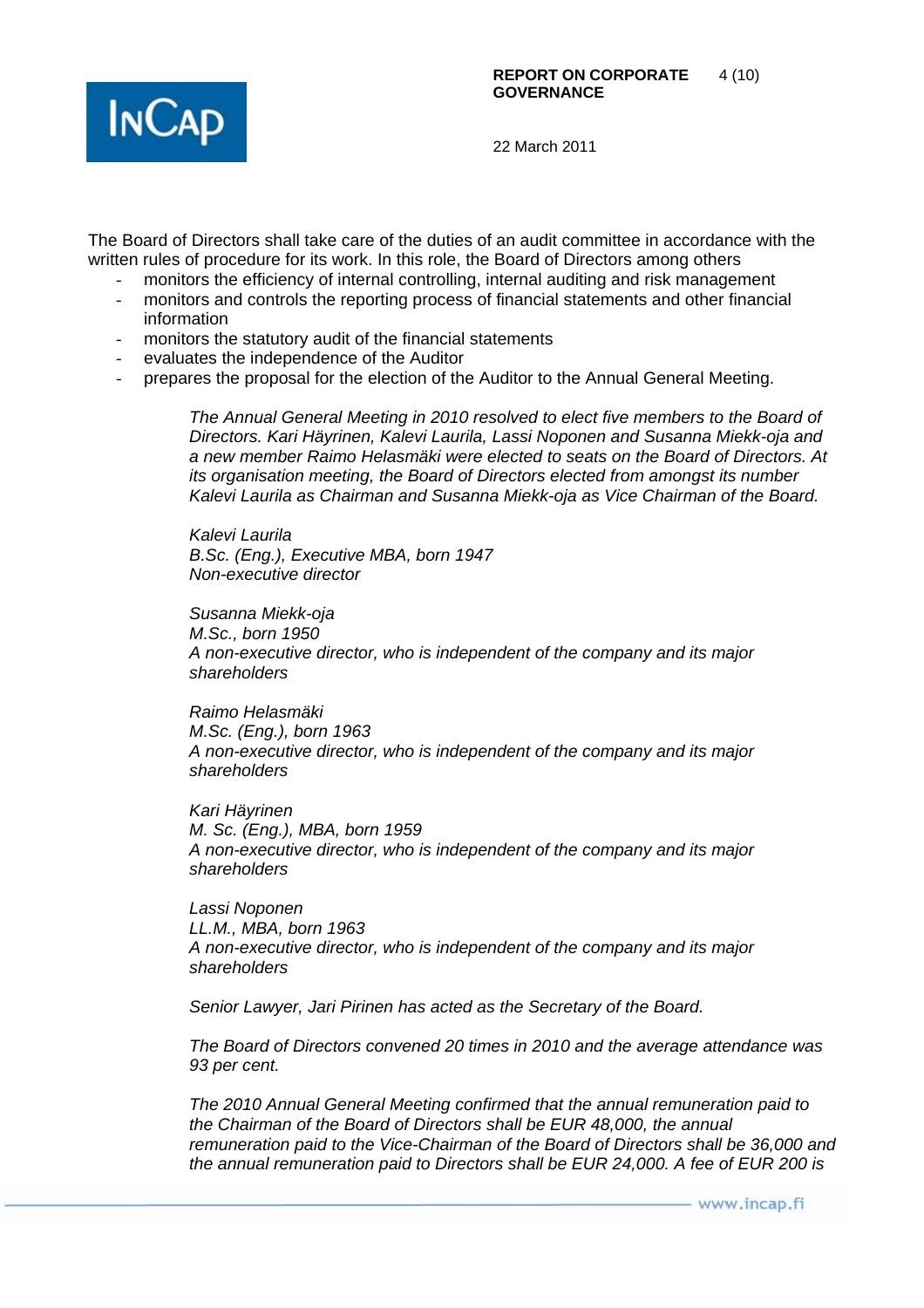

*paid for each meeting. No fees will be paid for telephone conferences. The salaries and remuneration paid to Directors in 2010 totalled EUR 156,000. No consultation fee was paid to the Board members.* 

*None of the Directors is part of the share-based compensation system.* 

# PRESIDENT AND CEO

The company's line operations are managed by the President and CEO, who carries out his or her duties in accordance with the Companies Act, other applicable laws and instructions and regulations laid down by the Board. The President and CEO informs the Board of Directors of the development of the company's business operations and financial situation as well as oversees the legality of the company's operations and accounting and the reliable organisation of treasury management.

The President and CEO is elected by the Board of Directors, which decides on the President and CEO's salary and other benefits. The terms and conditions of the President and CEO's employment are specified in writing in his or her written employment contract that is approved by the Board of Directors. The Chairman of the Board of Directors is the President and CEO's supervisor. The President and CEO participates in Board meetings as a presenting officer, but is not a Board member.

The biographical details and the holdings of the President and CEO are disclosed in the Annual Report and on the company's website in the same extent than the respective information of Board members. In addition, the company publishes the President and CEO's salary and other financial benefits included in his or her contract, shares and stock options received as remuneration, retirement age and the criteria for determining his or her pension, period of notice and the terms and conditions of salary for the period of notice and eventual other compensation payable on the basis of termination.

> *Sami Mykkänen, B.Sc. (Eng.), born in 1973, served as the President and CEO of the Incap Group in 2010. The salary and remuneration paid to him for 2010 amounted to a total of EUR 176,231. At the close of the financial year 2010, Sami Mykkänen held 208,000 Incap shares and 100,000 stock options 2009A and 25,000 stock options 2009B. The retirement age of the President and CEO is determined in accordance with the Employees' Pensions Act. The chief executive's period of notice is six months, and if his executive contract is terminated by the company, he will be paid the salary during the period of notice.*

# OTHER MANAGEMENT

The Incap Group's Management Team assists the President and CEO in the management of line operations and participates in the preparation of matters that are to be dealt with by the Board of Directors. In addition to the President and CEO, the Management Team includes the executives in charge of the company's different functions. The members of the Management Team are appointed by the President and CEO, who also decides on the terms and conditions of the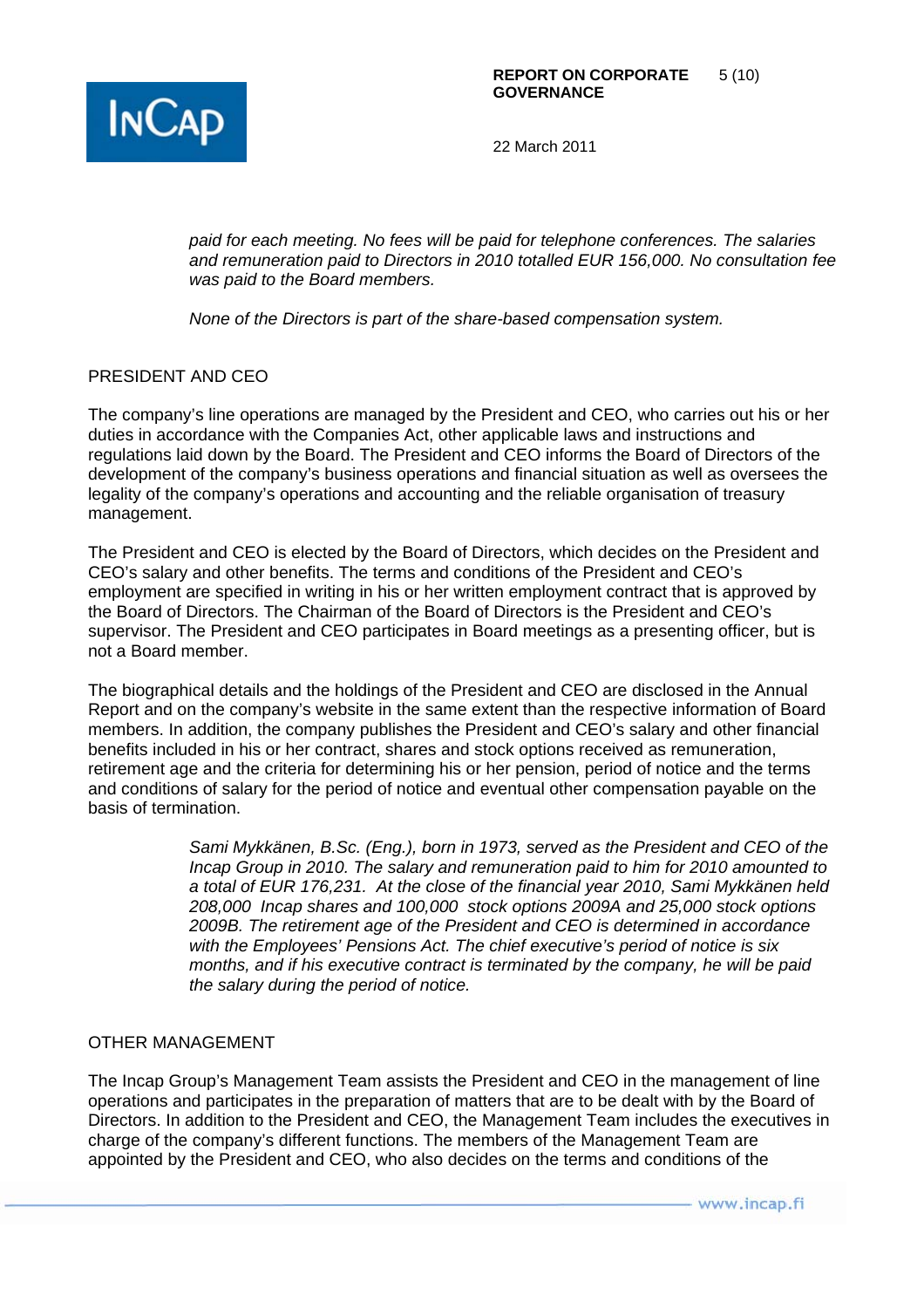

employment and salaries of the Management Team's members following the one-over-one principle. The Management Team meets regularly under the direction of the President and CEO, following the general guidelines of the Board of Directors.

The composition of the Management team with the members' biographical details and areas of responsibility as well as the members' holdings are disclosed in the Annual Report and on the company's website.

# SALARY AND INCENTIVES

Information on the remuneration and other financial benefits of the Board of Directors as well as the total number of shares and stock options held by the President and CEO and the Management Team are published in the Annual Report and on the company's website.

The main criteria concerning the compensation system covering the President and CEO and other executives are decided upon by the Board of Directors and they are disclosed in the Annual Report and on the company's website.

> *At the close of the financial year 2010 the Board members and entities under their control, the President and CEO and the Management Team own a total of 3,409,003 shares and 230,800 stock options.*

> *Of the salary and remuneration paid to the President and CEO and the Management Team during the financial year 2010, 100% fell for the fixed salary.*

*In the share-based reward system launched in 2009, there were 100,000 stock options A and 25,000 stock options B distributed to the President and CEO, and 90,000 stock options to the members of the Management Team. At the close of the financial year, one member of the Management Team was included in the sharebased reward system launched in 2004.* 

#### RISK MANAGEMENT

The objective of Incap Corporation's risk management is to observe and analyse factors that have a negative impact on the achievement of the company's goals in the long and short run, and take measures to minimise and postpone or eliminate the risks. Risk management is part of the company's control system. The principles of the company's risk management are specified in writing. The supervision of business risks is part of the normal tasks of the management team and the Board of Directors.

Essential features in risk management include coverage of control and actions, systematic approach, essentiality, continuity, competence, traceability and documentation.

Significant short-term risks and uncertainties relating to business operations are described in interim reports and financial statement releases. Moreover, the Board evaluates the most important risks and uncertainties in the Report of the Board of Directors.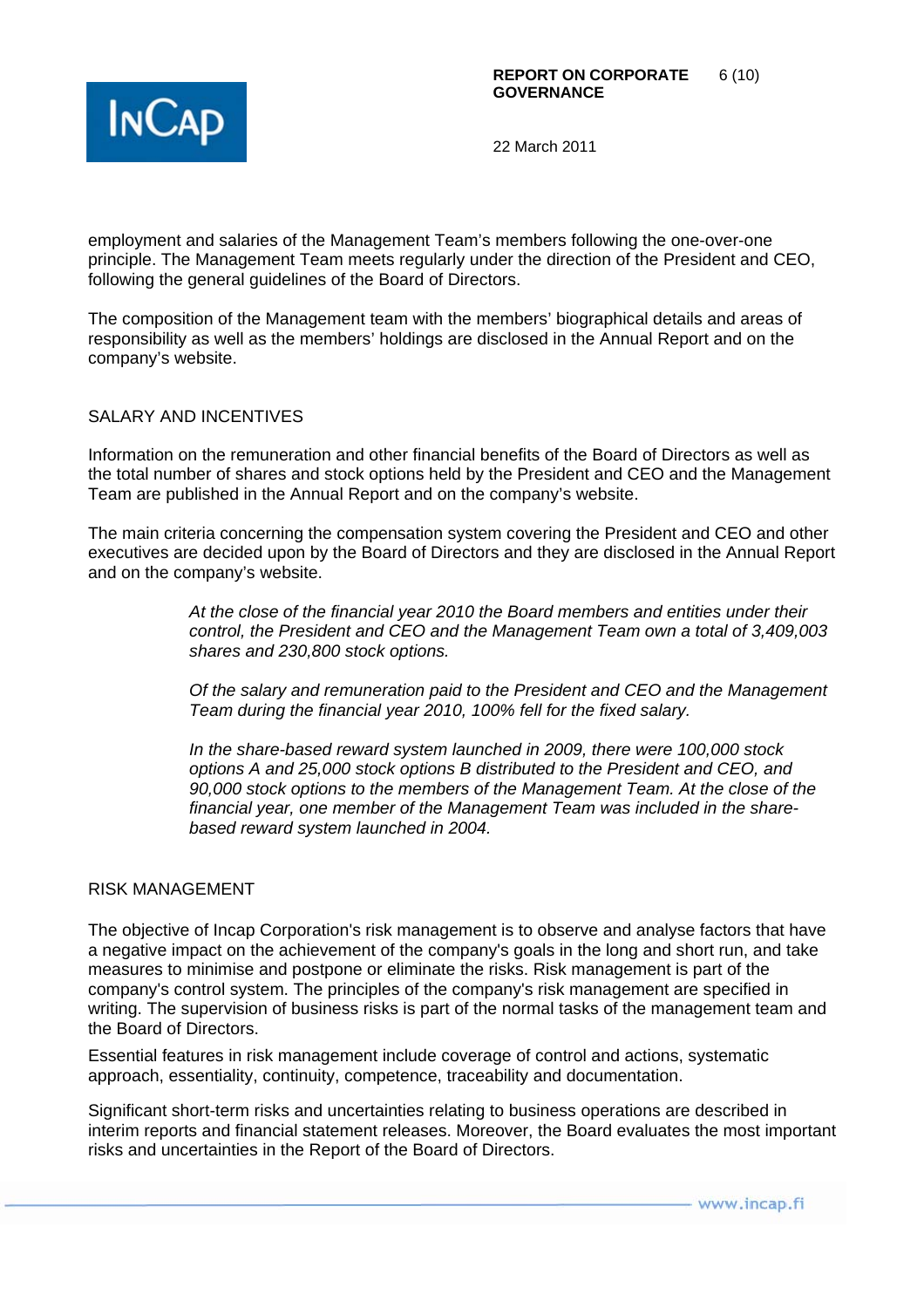

# INTERNAL CONTROL AND AUDIT

The Board of Directors at Incap Corporation is responsible for determining operating principles for internal control, as well as for monitoring internal control. Internal control is executed at different levels at Incap by the Board of Directors, management and personnel.

The objective of internal control is to assure the management that the following items are under control:

- Operations are effective, functional and in line with the strategy.
- Financial reporting and information given to the management are reliable, complete and upto-date.
- Financial reports issued by the company give substantial and correct information on the company's financial position.
- The company operates according to specified internal operating instructions.
- The Group follows laws and regulations, as applicable.

The President and CEO, and the directors of business units and Group operations are responsible for arranging adequate control actions, as well as training related to the observance of orders in their units. Moreover, they make certain that bookkeeping and administration in their own areas of responsibility comply with the laws, Group's operating principles and the instructions and orders given by the Board of Directors at Incap Corporation.

Incap's internal control consists of operations by the Board and the management team, as well as of different financial and accounting operations. There are defined control actions for every level of organisation. Their purpose is to ensure that all applicable laws, regulations, internal operating instructions and ethical principles are observed. Control actions refer to the operating instructions and procedures that are used to ensure that the management's orders are obeyed. These actions include, for instance, approvals, authorisations, inspections, balancing, performance monitoring, protection of property and division of tasks.

Individual operations are monitored continuously with separate evaluations, such as internal audits and audits of the accounts, supplier audits made by customers, as well as external and internal quality audits.

The internal control of financial reporting is performed by the Group's financial department located in Finland. The Group's financial and controller functions monitor that the financial reporting processes and control instructions are observed. Moreover, the financial and control functions monitor the correctness of external and internal financial reporting.

Besides the Group's external and internal reporting, the financial department is responsible for financing, hedging against currency risks and transfer pricing.

Financial reporting aims to produce up-to-date and relevant information for decision-making. The company's reporting is based on IFRS standards. The interpretation and application of accounting standards is centralised in the Group's finance and administration function. The standards were used as the basis when creating Group-wide recognition principles, as well as reporting and accounting standards. The controlling function, which is part of the financial department, provides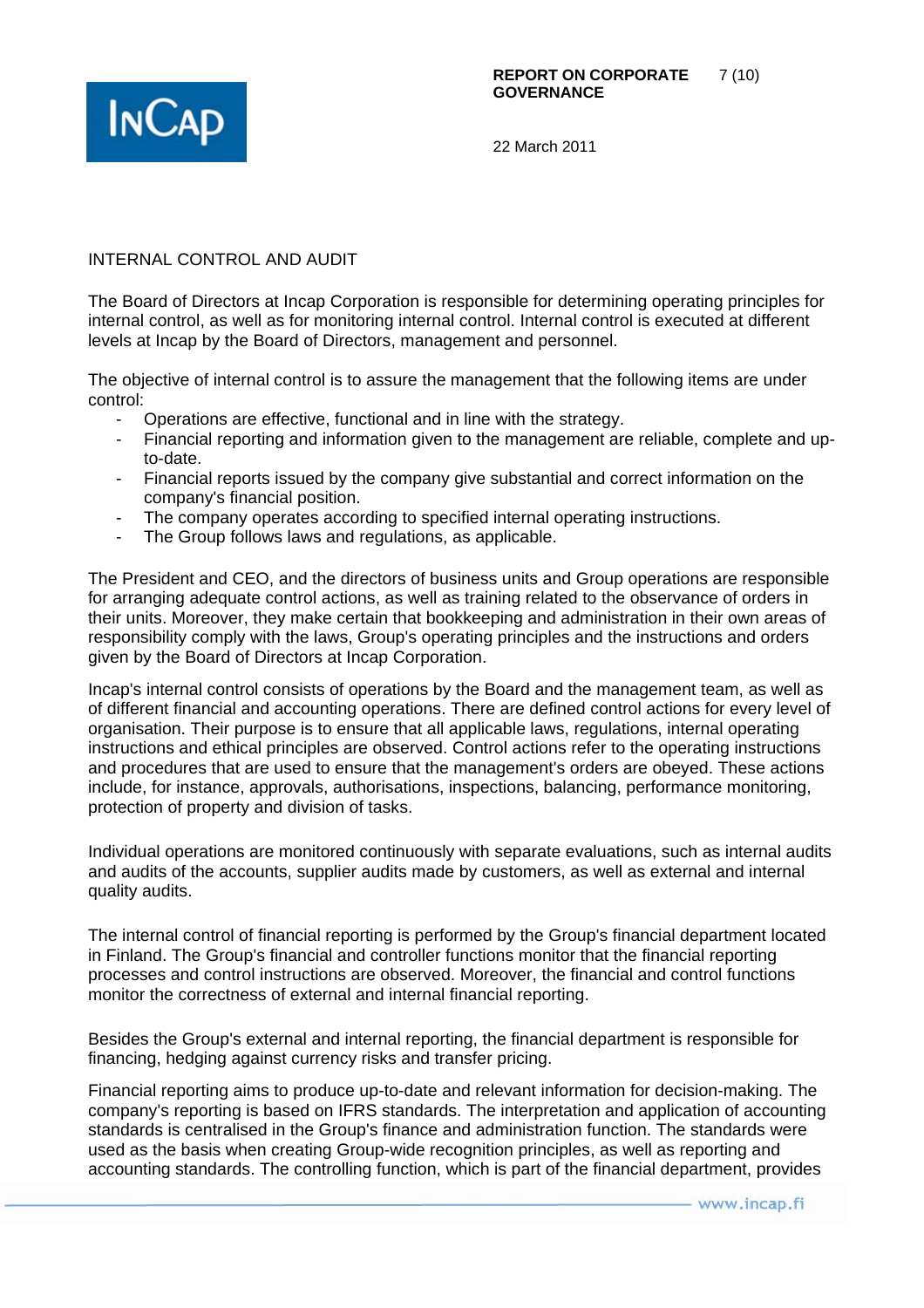

the whole organisation with instructions on the general principles for monthly reporting. In addition, it is responsible for special reporting instructions related to budgeting and forecasting. The Group's financial department distributes internal instructions on the processes and practices related to financial reporting. The finance and administration function also provides other organisations with focused training related to practices and changes in financial reporting.

Another task of the Group's financial department is to take care of accounting and reporting for the Finnish parent company. External accounting and reporting of the Estonian subsidiary are managed by the local financial department, but internal accounting is managed by the Group's financial department. Internal and external accounting tasks at the Indian subsidiary are managed by the local financial department. The subsidiaries report actual figures on a monthly basis to the Group's reporting system. Consolidated financial statements are compiled with a tool chosen for consolidation and reporting. The Group's financial department draws up actual reports and forecasts that are part of the Board of Directors' documents used at monthly meetings.

The Group has no specific organisation for internal auditing due to the scope of its business. The company has arranged internal auditing so that the audit service is acquired from an external, independent, professional and adequately resourced auditing service provider selected by the Group's Board of Directors. The service provider usually is an authorised public accounting firm. The action plan for internal auditing is taken into account in the annual plan for auditing the accounts. The internal auditing function reports directly to the Board of Directors and top management. The Board of Directors is responsible for the appropriateness and independency of internal auditing. The CFO acts as the coordinator for internal auditing.

Internal auditing follows the operating instructions and plan accepted by the Board of Directors at Incap Group. The audit is planned using an annual action plan with definitions for audit objects and auditing resources.

Internal auditing monitors the operations of all units and functions at Incap Group. The audit is primarily focused on activities that are essential to the reliability of the company's operations.

The company's internal auditing function reviews and evaluates Incap Group's internal control systems, the legality and appropriateness of risk management activities, the efficient and economical use of resources, as well as the reliability of the information used in management tasks and decision-making.

> *Internal audit by an external auditing service provider was not carried out in 2010. According to the plan for internal auditing the next audit will take place in spring 2011.*

# INSIDERS

The Incap Group's Guidelines for Insiders comply with the NASDAQ OMX Helsinki's Guidelines for Insiders, which came into effect on 9 October 2009, and they have been posted on the company's website. The Guidelines for Insiders have been distributed to all insiders and the compliance with the Guidelines is supervised by, for example, reviewing the information on insiders and their trading once a year.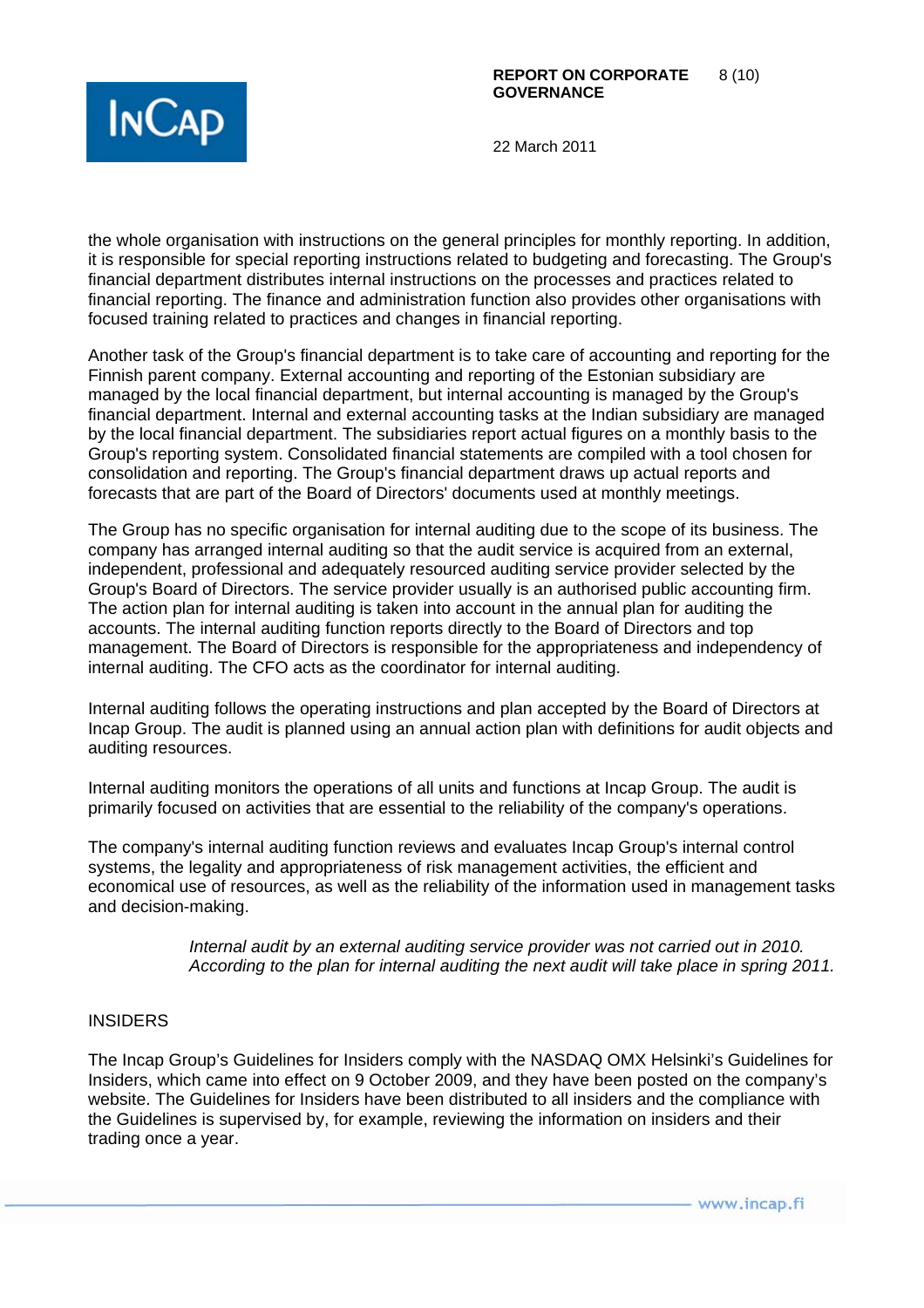

According to the company's Guidelines for Insiders, permanent insiders may not trade in the company's shares or equivalent securities in the 14-day period before the publication of an interim report or the financial statement bulletin. The appropriate time for such trading is within 28 days from the publication of an interim report and financial statement bulletin, nevertheless with the provision that a person who is a permanent insider does not have in his or her possession at that time any other insider information. The members of the Board of Directors and the Management Team as well as the secretary to the Board of Directors must always ascertain the appropriateness of their own trading by checking with the person in charge of insider issues prior to ordering the purchase or sale of shares. Persons who are temporary insiders must not engage in trading in the company's shares during the time when they are insiders participating in a particular project.

The Group's permanent insiders are recorded in a register kept by Euroclear Finland Ltd. The register is divided into a public and non-public register. The public register includes the members of the Board of Directors, the Auditor and the deputy Auditor, the President and CEO and the Management Team. The non-public register includes Incap employees who have regular access to insider information in the course of their duties and whom the President and CEO has specified as insiders. A register of project-specific insiders is kept by Corporate Administration.

# AUDIT

The primary purpose of the audit is to confirm that the financial statements give a true and fair view of the company's result of operations and financial position. In addition, the Auditor inspects the legality of the company's administration.

The Auditor is elected each year at the Annual General Meeting for a term that ends at the conclusion of the next Annual General Meeting. The proposal for Auditor made by the Board of Directors or by the shareholders having at least 10% of the companies votes will be published in the Notice of Meeting provided that the candidate has given his or her consent to the election and that the company has received the information in good time so that it can be included in the Notice of Meeting. If the candidate for an Auditor is not known to the Board at that time, a proposal made in a similar manner will be announced separately.

The fees paid to the Auditor, as well as the fees paid for non-audit services, if any, are reported in the Annual Report and on the company's website.

> *The 2010 Annual General Meeting re-elected as the company's Auditor the independent firm of accountants Ernst & Young Oy. The Auditor was paid a total of EUR 47,780 in audit fees, EUR 14,658 for tax advice and EUR 46,434 for other services.*

# COMMUNICATIONS

In connection with its financial statements and report of the Board of Directors, Incap will release a separate report on the corporate governance and steering principles for the financial year. Information on the issues addressed in the Corporate Governance Code is provided on the company's website (www.incap.fi), which is available in Finnish and English.